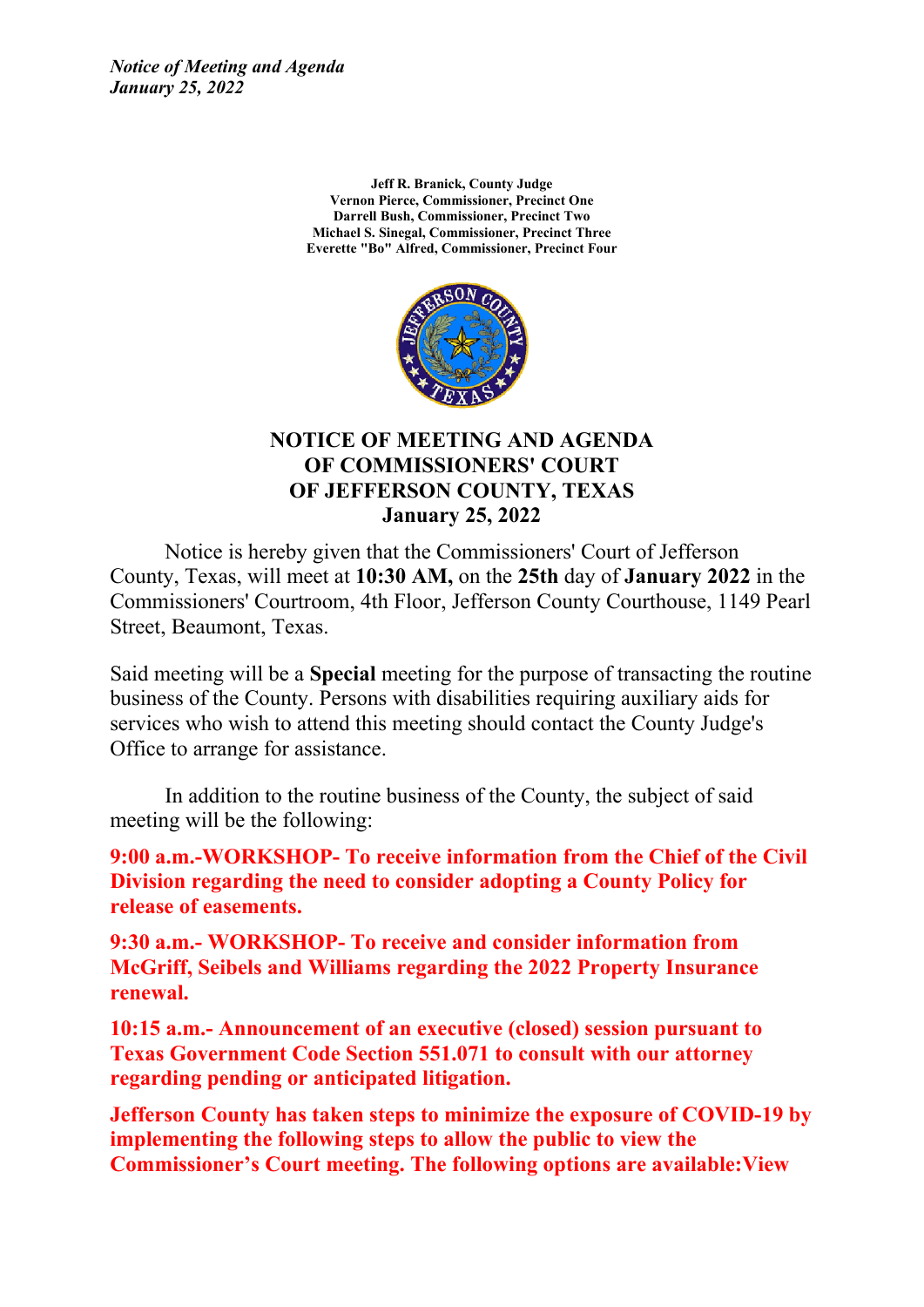*Notice of Meeting and Agenda January 25, 2022*

**live with audio from the County Webpage:**

**https://co.jefferson.tx.us/comm\_crt/commlink.htmListen to audio by calling 346-248-7799 Meeting ID: 917 160 6532# Participant ID: # The court will also have <sup>a</sup> question and answer session at the end of the meeting. If you would like to ask any questions of the Court, please be on the phone call. The Court will give <sup>a</sup> question and answer session at the end of the meeting as time allows. You will be called upon by your last 4 digits of your phone number. If you do not have any questions, you can pass. Please be mindful that the audio portion of this meeting will be of better quality from the website.**

**INVOCATION: Everette "Bo" Alfred, Commissioner, Precinct Four**

**PLEDGE OF ALLEGIANCE: Vernon Pierce, Commissioner, Precinct One**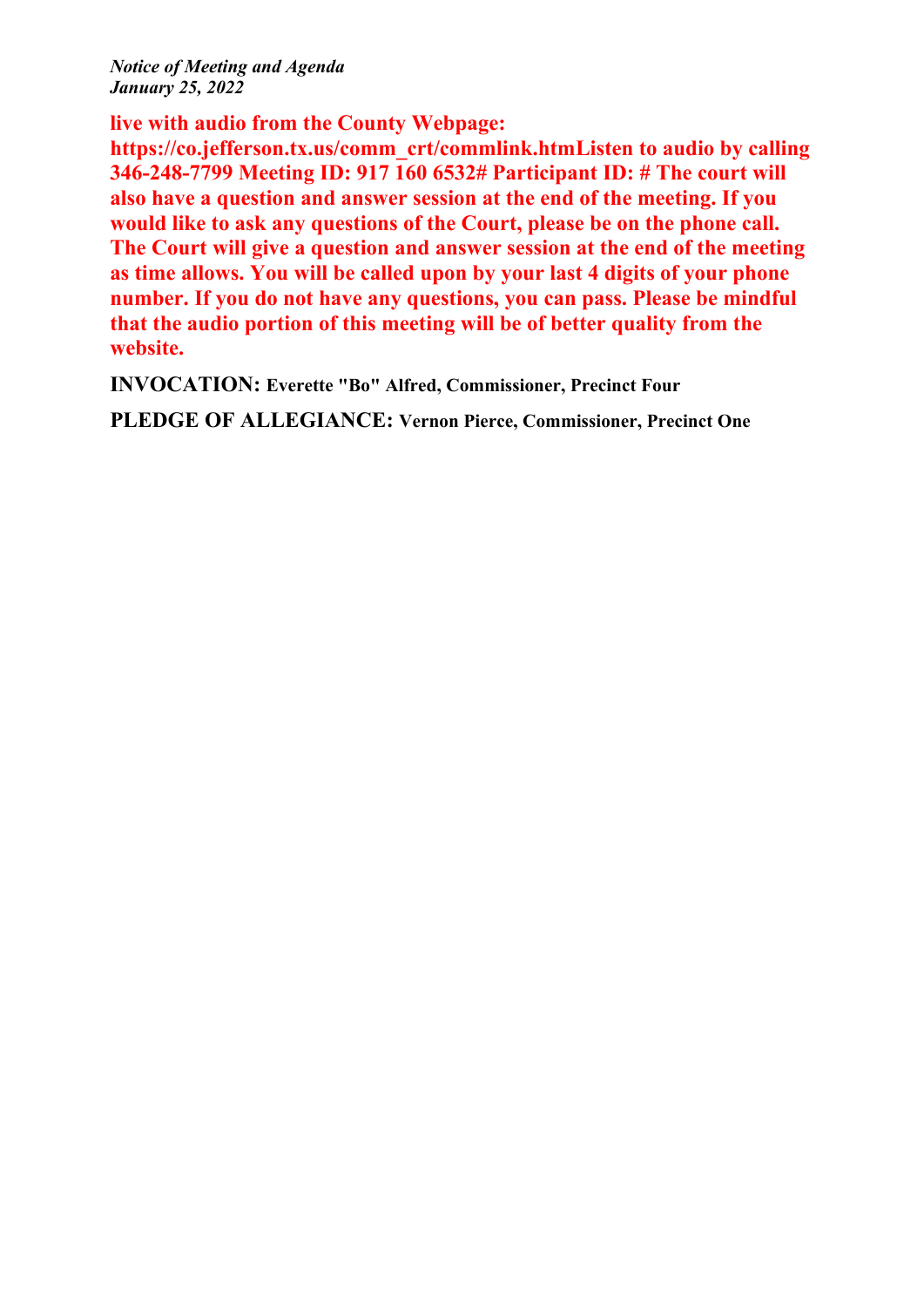## **PURCHASING:**

(a) Consider and approve, execute, receive and file an Agreement (Agreement 22-008/DC) with SteepMeadow for Microsoft 365 Deployment & Migration Services Program for Jefferson County in the annual amount of \$18,000.00. This is in accordance with the NCPA Contract 01-97.

(Agreement [22-008DC\)SteepMeadow](http://co.jefferson.tx.us/agenda/agendas_pl/20220125_675/Attachments/(Agreement 22-008DC)SteepMeadow Microsoft 365 Deployment&Migration Services.pdf) Microsoft 365 Deployment&Migration Services.pdf

(b) Consider and approve, execute, receive and file an Agreement (Agreement 22-009/DC) with SteepMeadow for Microsoft 365 Change Management  $&$  User Adoption Training for Jefferson County in the annual amount of \$12,000.00. This is in accordance with the NCPA Contract 01-97.

(Agreement [22-009DC\)SteepMeadow](http://co.jefferson.tx.us/agenda/agendas_pl/20220125_675/Attachments/(Agreement 22-009DC)SteepMeadow Microsoft 365 Change Management&User Adoption Training Program.pdf) Microsoft 365 Change Management&User Adoption Training [Program.pdf](http://co.jefferson.tx.us/agenda/agendas_pl/20220125_675/Attachments/(Agreement 22-009DC)SteepMeadow Microsoft 365 Change Management&User Adoption Training Program.pdf)

(c) Consider and approve an agreemen<sup>t</sup> renewal for (Agreement 20-001/JW) with Thomson Reuters (Westlaw) for an online access subscription for the 58th District Court. This single-user agreemen<sup>t</sup> is for <sup>a</sup> one-year term at <sup>a</sup> monthly cost of \$57.00 until the next DIR contract year begins on September 1, 2022, at which the cost will increase to \$60.00 per month; as shown on ATTACHMENT A. (DIR Contract Option 1-A, Option Years 5 and 6).

[ATTACHMENT](http://co.jefferson.tx.us/agenda/agendas_pl/20220125_675/Attachments/ATTACHMENT A.pdf) A.pdf

(d) Consider and approve, execute, receive and file <sup>a</sup> professional services agreement (PROF 22-007/JW) with QED Airport  $&$  Aviation Consultants for an Independent Fee Estimate (IFE) for the Terminal HVAC Rehabilitation Design and Related Services project at the Jack Brooks Regional Airport for <sup>a</sup> lump sum amount of \$7,180.00. This project is 100% funded by the Federal Aviation Administration (FAA) Airport Improvement Program (AIP Grant #37); pursuan<sup>t</sup> to Chapter 262, Texas Local Government Code, the County Purchasing Act and 2 CFR Sections 200.318 – 326.

(PROF 22-007 JW) QED-IFE Terminal HVAC Rehab & Related Services [JBRA.pdf](http://co.jefferson.tx.us/agenda/agendas_pl/20220125_675/Attachments/(PROF 22-007 JW) QED-IFE Terminal HVAC Rehab & Related Services JBRA.pdf)

(e) Consider and approve, execute, receive and file <sup>a</sup> purchase agreemen<sup>t</sup> for the purchase of fifty (50) burial spaces in accordance with (IFB 18- 036/YS), Term Contract for Indigent Burial Plots for Jefferson County with Claybar Haven of Rest Cemetery. The purchase price is \$305.00 each for <sup>a</sup> total of \$15,520.00.

Purchase Agreement - Claybar Haven of Rest [Cemetery.pdf](http://co.jefferson.tx.us/agenda/agendas_pl/20220125_675/Attachments/Purchase Agreement - Claybar Haven of Rest Cemetery.pdf)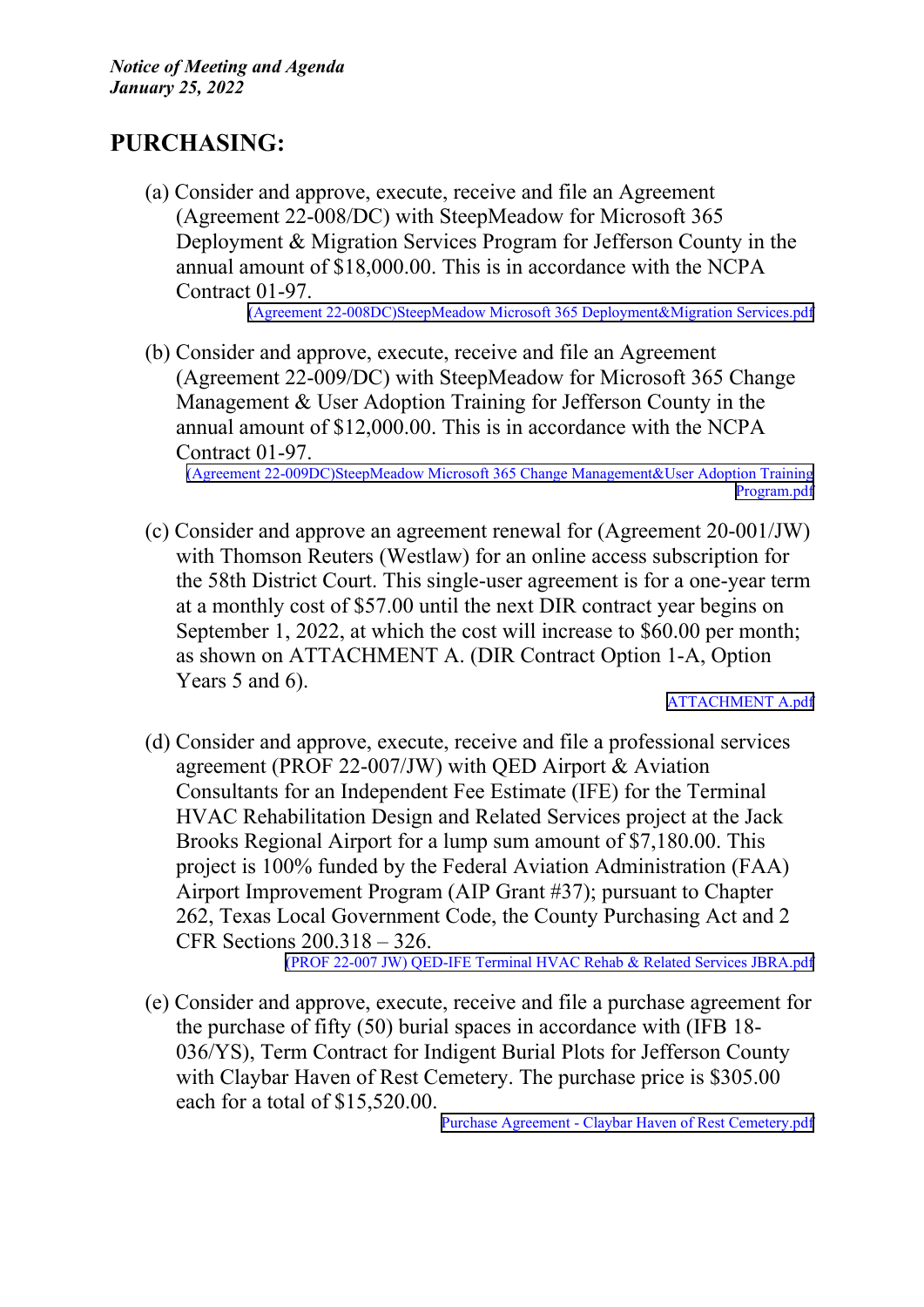(f) Consider and approve disposal of scrap vehicle. Scrap property to be transported to <sup>a</sup> metal salvage company and there sold for such price as it may command and return funds to the County.

Memorandum - Disposal of Scrap [Property.pdf](http://co.jefferson.tx.us/agenda/agendas_pl/20220125_675/Attachments/Memorandum - Disposal of Scrap Property.pdf)

# **COUNTY AUDITOR:**

(a) Consider and approve budget transfer– County Clerk purchase of laptop

| 120-1014-414-6002 | COMPUTER EOUIPMENT    | $\frac{$1,517.00}{ }$ |            |
|-------------------|-----------------------|-----------------------|------------|
| 120-1014-414-5062 | <b>TRAVEL EXPENSE</b> |                       | \$1,517.00 |

[ccCountyClerk](http://co.jefferson.tx.us/agenda/agendas_pl/20220125_675/Attachments/ccCountyClerk (Laptop) -012522.pdf) (Laptop) -012522.pdf

(b) Consider and approve budget transfer – County Clerk – cost to contract for consulting services.

| 120-1014-414-5077 | CONTRACTUAL SERVICE | \$19,000.00 |                    |
|-------------------|---------------------|-------------|--------------------|
| 120-1014-414-1005 | EXTRA HELP          |             | $\mid$ \$19,000.00 |

[ccCountyClerk\(ContractualServ.\)](http://co.jefferson.tx.us/agenda/agendas_pl/20220125_675/Attachments/ccCountyClerk(ContractualServ.) -012522.pdf) -012522.pdf

(c) Regular County Bills – check #491466 through check #491655. [0491466\\_0491655.pdf](http://co.jefferson.tx.us/agenda/agendas_pl/20220125_675/Attachments/0491466_0491655.pdf)

# **COUNTY COMMISSIONERS:**

- (a) Consider, possibly approve, authorize the County Judge to execute, receive and file <sup>a</sup> release of easement from Jefferson County to the Texas Board of Criminal Justice to facilitate the acquisition an easement by Lamar Port Arthur. RELEASE OF EASEMENT FROM JEFF CNTY TO THE TX BOARD OF CRIMINAL [JUSTICE.pdf](http://co.jefferson.tx.us/agenda/agendas_pl/20220125_675/Attachments/RELEASE OF EASEMENT FROM JEFF CNTY TO THE TX BOARD OF CRIMINAL JUSTICE.pdf)
- (b) Consider and possible approve exempting the following groups from paying for security duringtheir scheduled events for the year 2022: Dispute Resolution CenterElection SchoolFamily Services Jefferson County Bar AssociationJefferson County Democratic PartyJefferson County Republican PartyJefferson County Libertarian PartyJefferson County Green PartyJefferson County Clerk's office for meetings and training related to ElectionsJefferson County Coalition for Victims of CrimeJefferson County Deputy Constable AssociationJefferson County District Clerk's office for Passport Day The security expense will be paid via budgeted (courthouse security fee fund).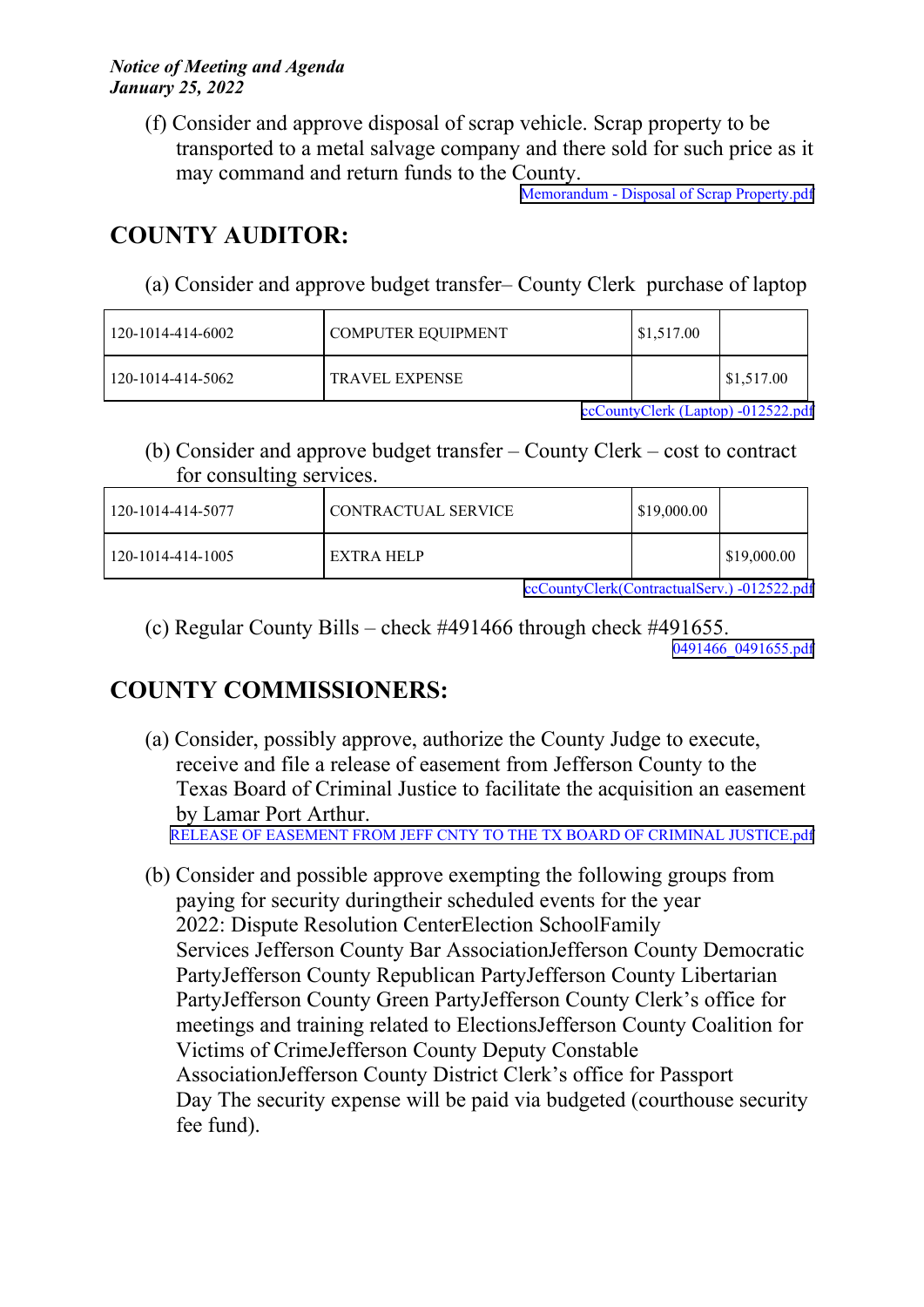(c) Consider and possibly approve <sup>a</sup> Resolution to authorize the County Judge to execute <sup>a</sup> gran<sup>t</sup> application from the Criminal Justice Division to continue the operation of the Jefferson County Crime Victims' Clearinghouse/Victims' Assistance Center for the fiscal year 2022-2023. This gran<sup>t</sup> is made available pursuan<sup>t</sup> to the Victims of Crime Act. Grant application number: 2103211

RESOLUTION TO EXECUTE A GRANT [APPLICATION](http://co.jefferson.tx.us/agenda/agendas_pl/20220125_675/Attachments/RESOLUTION TO EXECUTE A GRANT APPLICATION NO 2103211 VICTIMS OF CRIME ACT.pdf) NO 2103211 VICTIMS OF CRIME ACT.pdf

## **COUNTY TREASURER:**

(a) Consider and approve Quarterly Report/wire for State Pooled Fees in the amount of \$375,999.62.

[Quarterly](http://co.jefferson.tx.us/agenda/agendas_pl/20220125_675/Attachments/Quarterly Pooled State Fees.pdf) Pooled State Fees.pdf

### **ENGINEERING:**

- (a) Consider and possibly approve Tracts 1-A & 1-B, 2.432 Acres of Land, Replat of All of Lot 1, Mid-City Business Park, (file number 2020021107 O.P.R. J.C.) Jefferson County. This property is located at the corner of State Highway 347 (A.K.A. Twin City Highway) and Lone Star Drive in Precinct #2. This subdivision lies partially within the boundaries of the City of Nederland ETJ and the City of Beaumont ETJ. This replat has met all of Jefferson County's platting requirements. January 25,2022 Approve tracts 1-A [&1-B,2.432](http://co.jefferson.tx.us/agenda/agendas_pl/20220125_675/Attachments/January 25,2022 Approve tracts 1-A &1-B,2.432 Acres of Land.pdf) Acres of Land.pdf
- (b) Consider and possible approve Tracts I-A, Replat of All of Tracts I, II, and "A",  $0.7804$  Acre of Land, Part of the T. & N.O.R.R. Survey, Section No. 3 Abstract No. A-258, Jefferson County. This property is located on South Garden Drive in Precinct #2 and has met all of Jefferson County's platting requirements.

January [25,2022-Replat](http://co.jefferson.tx.us/agenda/agendas_pl/20220125_675/Attachments/January 25,2022-Replat of all of Tracts I,II, and A,0.7804.pdf) of all of Tracts I,II, and A,0.7804.pdf

### **MANAGEMENT INFORMATION SYSTEMS:**

(a) Consider and possibly approve Resolution commending Vanessa Lachney for twelve (12) years of service to Jefferson County and wishing her well in her retirement.

RESOLUTION FOR VANESSA [LACHNEY.pdf](http://co.jefferson.tx.us/agenda/agendas_pl/20220125_675/Attachments/RESOLUTION FOR VANESSA LACHNEY.pdf)

### **SHERIFF'S DEPARTMENT:**

(a) Consider and possibly approve Resolution commending Elizabeth D. Foshee for 31 years and 7 months of service to Jefferson County Sheriff's Office and to the citizens of Jefferson County and wishing her well in her retirement

RESOLUTION FOR ELIZABETH D [FOSHEE.pdf](http://co.jefferson.tx.us/agenda/agendas_pl/20220125_675/Attachments/RESOLUTION FOR ELIZABETH D FOSHEE.pdf)